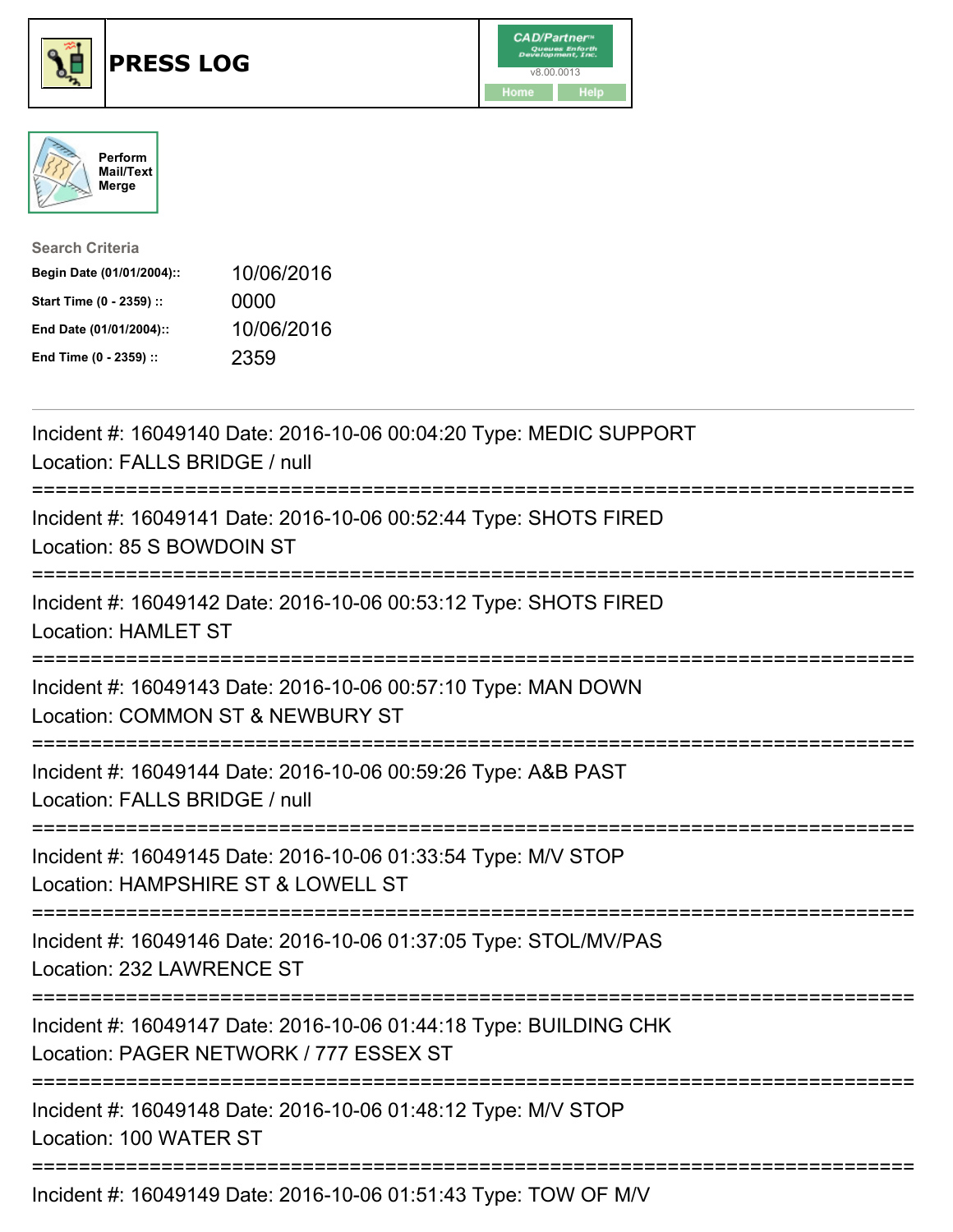Location: 73 EXETER ST

| Incident #: 16049150 Date: 2016-10-06 01:57:48 Type: M/V STOP<br>Location: NEWTON ST & SALEM ST                             |
|-----------------------------------------------------------------------------------------------------------------------------|
| Incident #: 16049151 Date: 2016-10-06 02:03:47 Type: MEDIC SUPPORT<br>Location: 215 FARNHAM ST                              |
| Incident #: 16049152 Date: 2016-10-06 02:05:35 Type: TOW OF M/V<br>Location: 310 S BROADWAY                                 |
| Incident #: 16049153 Date: 2016-10-06 02:14:54 Type: NOTIFICATION<br>Location: 231 BRUCE ST FL 2                            |
| Incident #: 16049154 Date: 2016-10-06 02:20:32 Type: M/V STOP<br>Location: AMESBURY ST & HAVERHILL ST                       |
| Incident #: 16049155 Date: 2016-10-06 02:29:24 Type: BUILDING CHK<br>Location: TEDESCHI / 603 ANDOVER ST                    |
| Incident #: 16049156 Date: 2016-10-06 02:32:25 Type: M/V STOP<br><b>Location: WINTHROP AV</b>                               |
| Incident #: 16049157 Date: 2016-10-06 02:33:30 Type: M/V STOP<br>Location: BRUCE ST & PARK ST                               |
| Incident #: 16049158 Date: 2016-10-06 02:43:17 Type: BUILDING CHK<br>Location: 2 APPLETON ST                                |
| Incident #: 16049159 Date: 2016-10-06 02:48:13 Type: M/V STOP<br>Location: 130 ESSEX ST                                     |
| --------------------<br>Incident #: 16049160 Date: 2016-10-06 02:49:42 Type: M/V STOP<br>Location: BROADWAY & MANCHESTER ST |
| Incident #: 16049161 Date: 2016-10-06 02:51:24 Type: M/V STOP<br>Location: HAVERHILL ST & NEWBURY ST                        |
| Incident #: 16049162 Date: 2016-10-06 03:00:25 Type: M/V STOP<br>Location: ANDOVER ST & NEWTON ST                           |
| Incident #: 16049163 Date: 2016-10-06 03:00:54 Type: M/V STOP                                                               |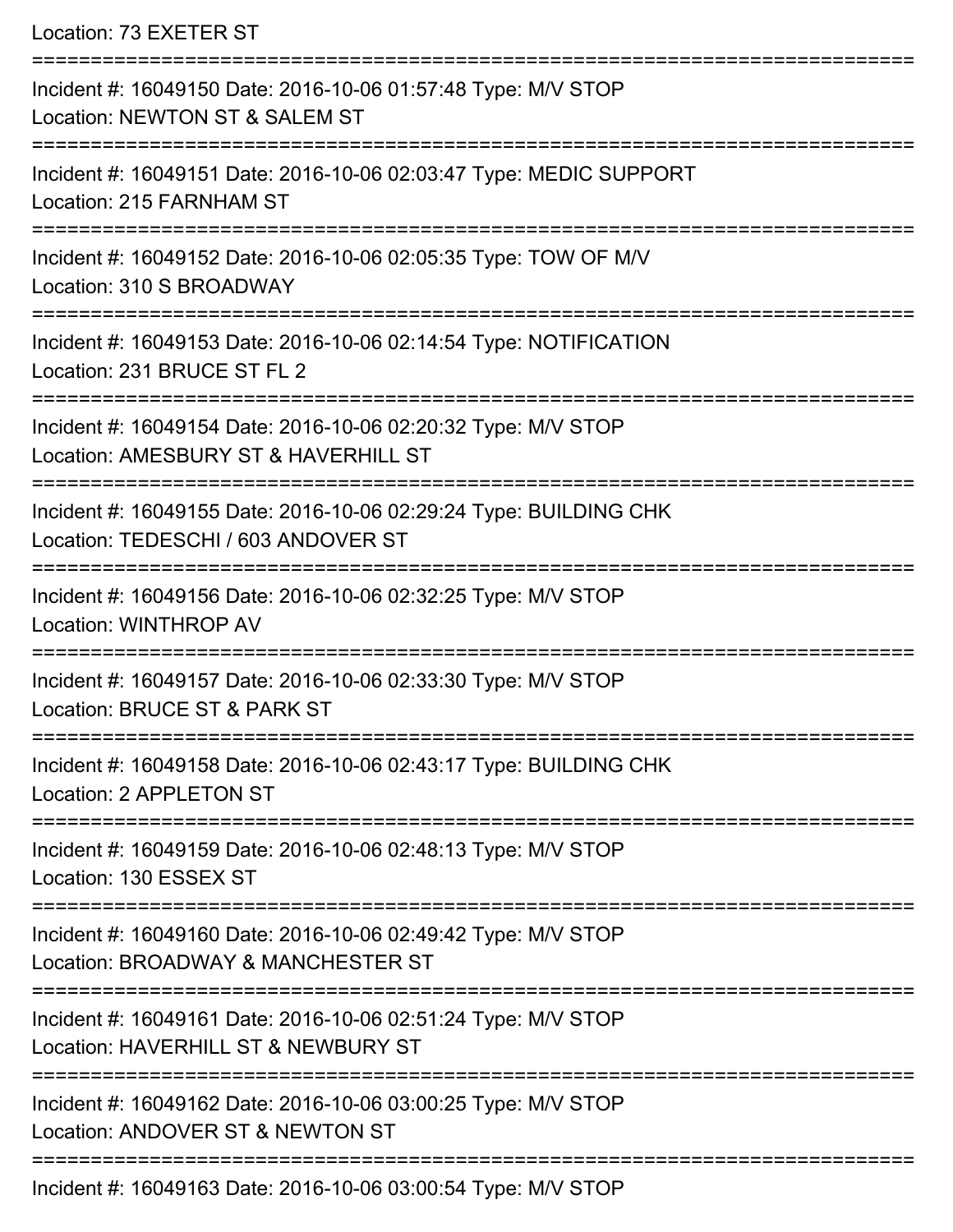| Incident #: 16049164 Date: 2016-10-06 03:11:55 Type: SPECIAL CHECK<br>Location: 130 BOXFORD ST                            |
|---------------------------------------------------------------------------------------------------------------------------|
| Incident #: 16049165 Date: 2016-10-06 03:25:55 Type: ROBBERY ARMED<br>Location: 7-11 / 370 BROADWAY                       |
| Incident #: 16049166 Date: 2016-10-06 03:37:35 Type: ROBBERY ARMED<br>Location: 75 MANCHESTER ST                          |
| Incident #: 16049167 Date: 2016-10-06 04:01:31 Type: BUILDING CHK<br>Location: METROPOLITAN CREDIT UNION / 215 S BROADWAY |
| Incident #: 16049168 Date: 2016-10-06 06:05:56 Type: MEDIC SUPPORT<br>Location: 268 AMES ST FL 1                          |
| Incident #: 16049169 Date: 2016-10-06 06:20:45 Type: MEDIC SUPPORT<br><b>Location: 51 LAWRENCE ST</b>                     |
| Incident #: 16049170 Date: 2016-10-06 06:39:24 Type: TOW OF M/V<br>Location: 202 HIGH ST                                  |
| Incident #: 16049171 Date: 2016-10-06 07:02:52 Type: CLOSE STREET<br>Location: AMHERST ST & COPLEY ST                     |
| Incident #: 16049172 Date: 2016-10-06 07:29:19 Type: CLOSE STREET<br>Location: ANDOVER ST & WINTHROP AV                   |
| Incident #: 16049173 Date: 2016-10-06 07:32:29 Type: M/V STOP<br>Location: OSGOOD ST & SALEM ST                           |
| Incident #: 16049174 Date: 2016-10-06 07:43:34 Type: VIO CITY ORD<br>Location: 37 TOWER HILL ST                           |
| =============<br>Incident #: 16049176 Date: 2016-10-06 07:48:01 Type: WIRE DOWN<br>Location: LEONARD SCHOOL / 60 ALLEN ST |
| Incident #: 16049175 Date: 2016-10-06 07:48:45 Type: PARK & WALK<br>Location: 0 BROADWAY                                  |
| Incident #: 16049177 Date: 2016-10-06 07:50:43 Type: AUTO ACC/UNK PI                                                      |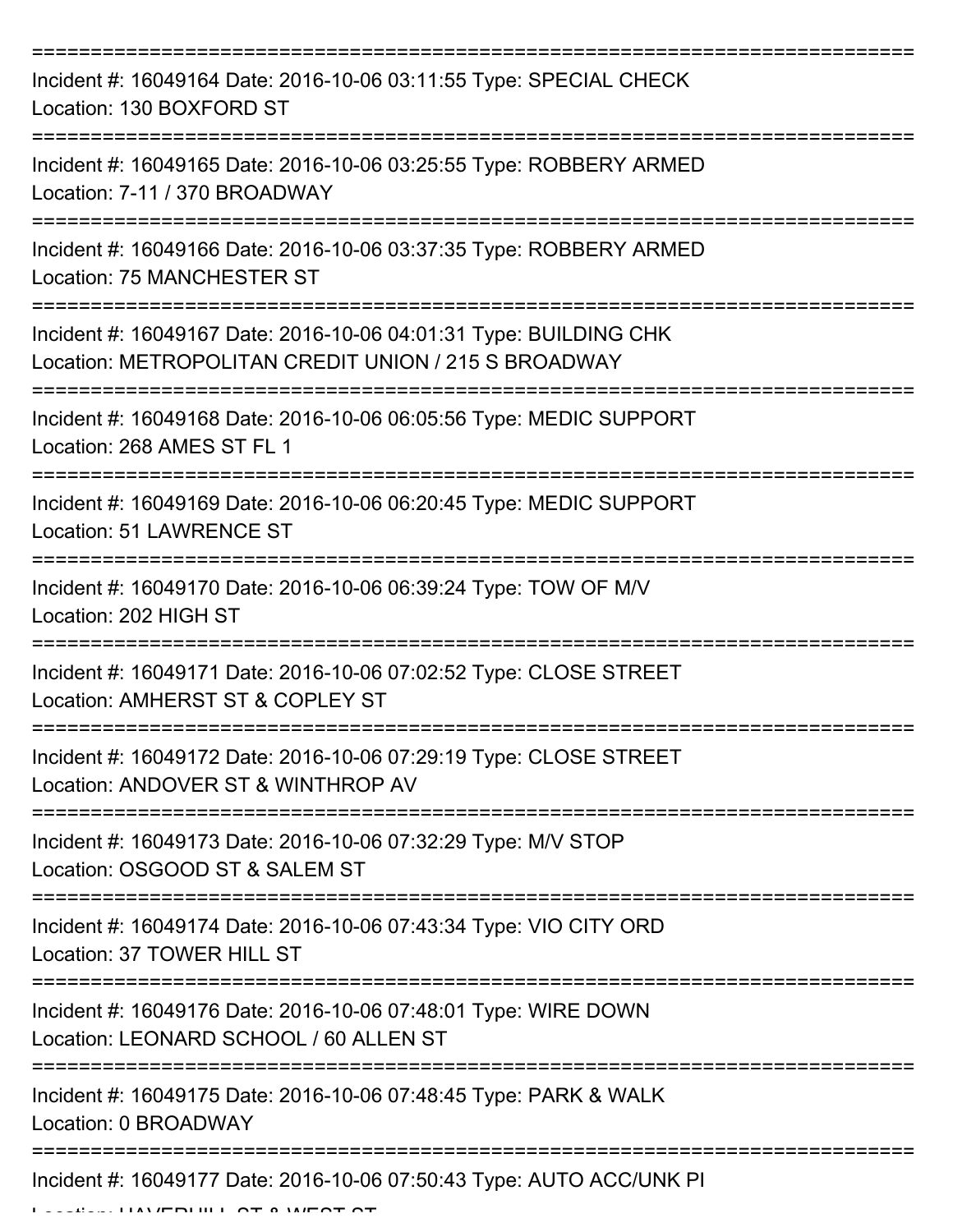| Incident #: 16049178 Date: 2016-10-06 07:55:15 Type: PRISONER CHK<br>Location: 90 LOWELL ST                                                     |
|-------------------------------------------------------------------------------------------------------------------------------------------------|
| Incident #: 16049179 Date: 2016-10-06 08:00:49 Type: M/V STOP<br>Location: ANDOVER ST & BLANCHARD ST                                            |
| Incident #: 16049180 Date: 2016-10-06 08:03:17 Type: M/V STOP<br>Location: TEXAS & TOWERHILL                                                    |
| Incident #: 16049181 Date: 2016-10-06 08:06:23 Type: CLOSE STREET<br>Location: AMES ST & WATER ST                                               |
| Incident #: 16049182 Date: 2016-10-06 08:08:01 Type: MUTUAL AID<br>Location: 20 ESSEX AV                                                        |
| ==================================<br>Incident #: 16049183 Date: 2016-10-06 08:35:22 Type: CLOSE STREET<br>Location: BOWDOIN ST & BROOKFIELD ST |
| Incident #: 16049184 Date: 2016-10-06 08:55:27 Type: AUTO ACC/NO PI<br>Location: BROADWAY & COMMON ST                                           |
| Incident #: 16049185 Date: 2016-10-06 08:58:06 Type: MAN DOWN<br>Location: AUTOZONE / 380 BROADWAY                                              |
| Incident #: 16049186 Date: 2016-10-06 09:09:18 Type: AUTO ACC/PI<br>Location: 26 SOUTH ST                                                       |
| Incident #: 16049187 Date: 2016-10-06 09:21:33 Type: AUTO ACC/NO PI<br>Location: 38 MAY ST                                                      |
| Incident #: 16049188 Date: 2016-10-06 09:37:26 Type: ALARM/BURG<br>Location: 116 BAILEY ST #1                                                   |
| Incident #: 16049189 Date: 2016-10-06 09:52:15 Type: DRUG VIO<br>Location: 430 N CANAL ST                                                       |
| Incident #: 16049191 Date: 2016-10-06 10:00:40 Type: ALARM/BURG<br>Location: BOULEY RESD / 13 GROVE ST                                          |
| Incident #: 16049190 Date: 2016-10-06 10:00:42 Type: M/V STOP                                                                                   |

Location: EDANIKLIN ST & HAVEDHILL ST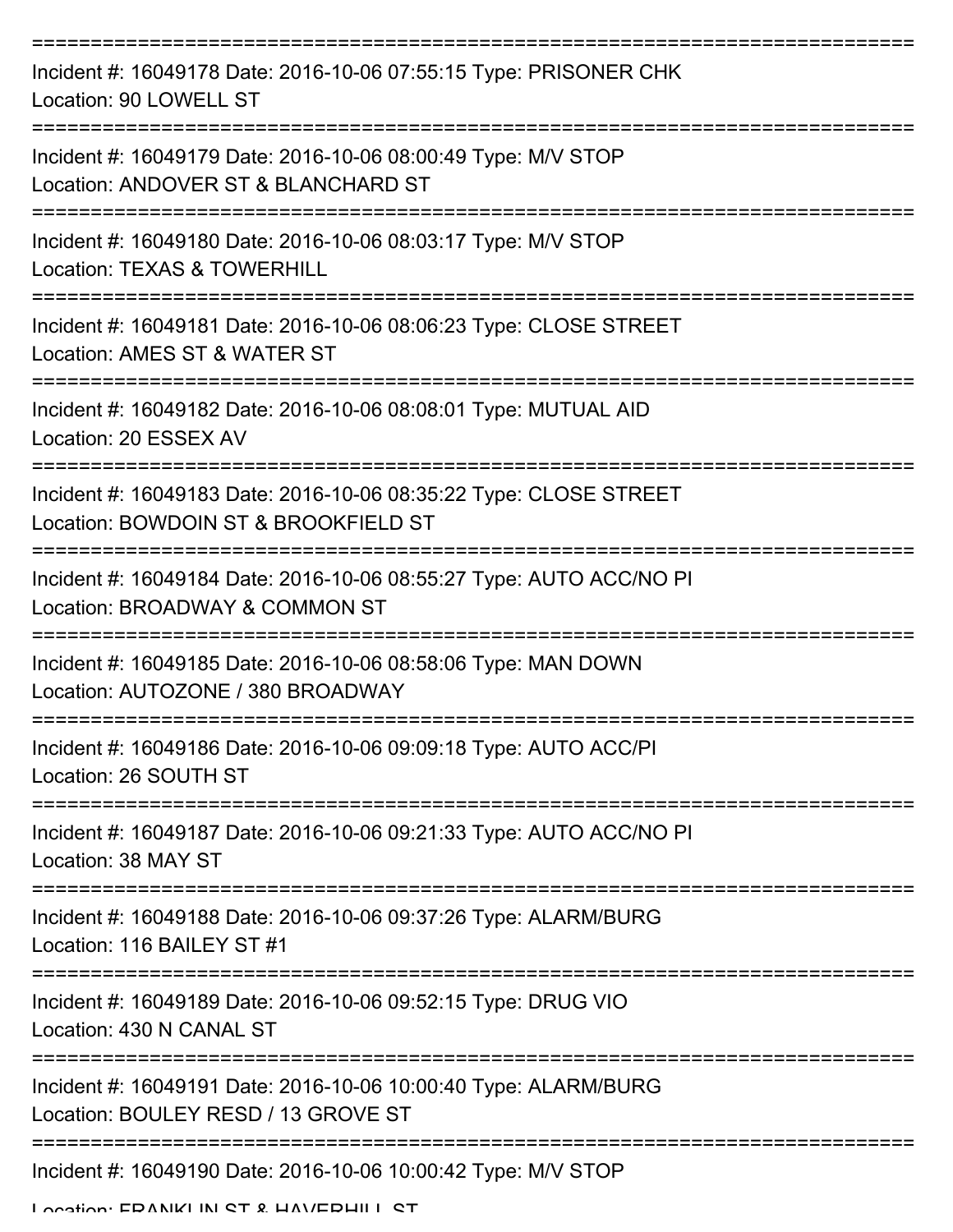| Incident #: 16049192 Date: 2016-10-06 10:23:43 Type: PARK & WALK<br><b>Location: BROADWAY</b>              |
|------------------------------------------------------------------------------------------------------------|
| Incident #: 16049193 Date: 2016-10-06 10:33:37 Type: MEDIC SUPPORT<br>Location: 265 AMES ST FL 1ST FL      |
| Incident #: 16049194 Date: 2016-10-06 10:37:43 Type: DOMESTIC/PROG<br>Location: 22 BYRON AV                |
| Incident #: 16049195 Date: 2016-10-06 10:39:51 Type: M/V STOP<br>Location: HAMPSHIRE ST & HAVERHILL ST     |
| Incident #: 16049196 Date: 2016-10-06 10:48:45 Type: M/V STOP<br>Location: HAMPSHIRE ST & HAVERHILL ST     |
| Incident #: 16049198 Date: 2016-10-06 10:50:58 Type: CK WELL BEING<br>Location: 27 DEWEY ST                |
| Incident #: 16049197 Date: 2016-10-06 10:51:25 Type: SUICIDE ATTEMPT<br>Location: 429 ANDOVER ST           |
| Incident #: 16049199 Date: 2016-10-06 11:05:01 Type: NEIGHBOR PROB<br>Location: 83 BODWELL ST              |
| Incident #: 16049200 Date: 2016-10-06 11:13:22 Type: LOST PROPERTY<br>Location: 457 HAVERHILL ST           |
| Incident #: 16049201 Date: 2016-10-06 11:21:41 Type: SHOPLIFTING<br>Location: FAMILY DOLLAR / 700 ESSEX ST |
| Incident #: 16049202 Date: 2016-10-06 11:36:15 Type: INVEST CONT<br>Location: 28 JUNIPER ST #1             |
| Incident #: 16049203 Date: 2016-10-06 11:41:57 Type: M/V STOP<br>Location: CHESTNUT ST & SHORT ST          |
| Incident #: 16049204 Date: 2016-10-06 11:43:28 Type: TRESPASSING<br>Location: MARKET BASKET / 700 ESSEX ST |
| Incident #: 16049205 Date: 2016-10-06 11:53:47 Type: M/V STOP<br>Location: UAMPOURE CT & UAVEDURI CT       |

Location: HAMPSHIRE ST & HAVERHILL ST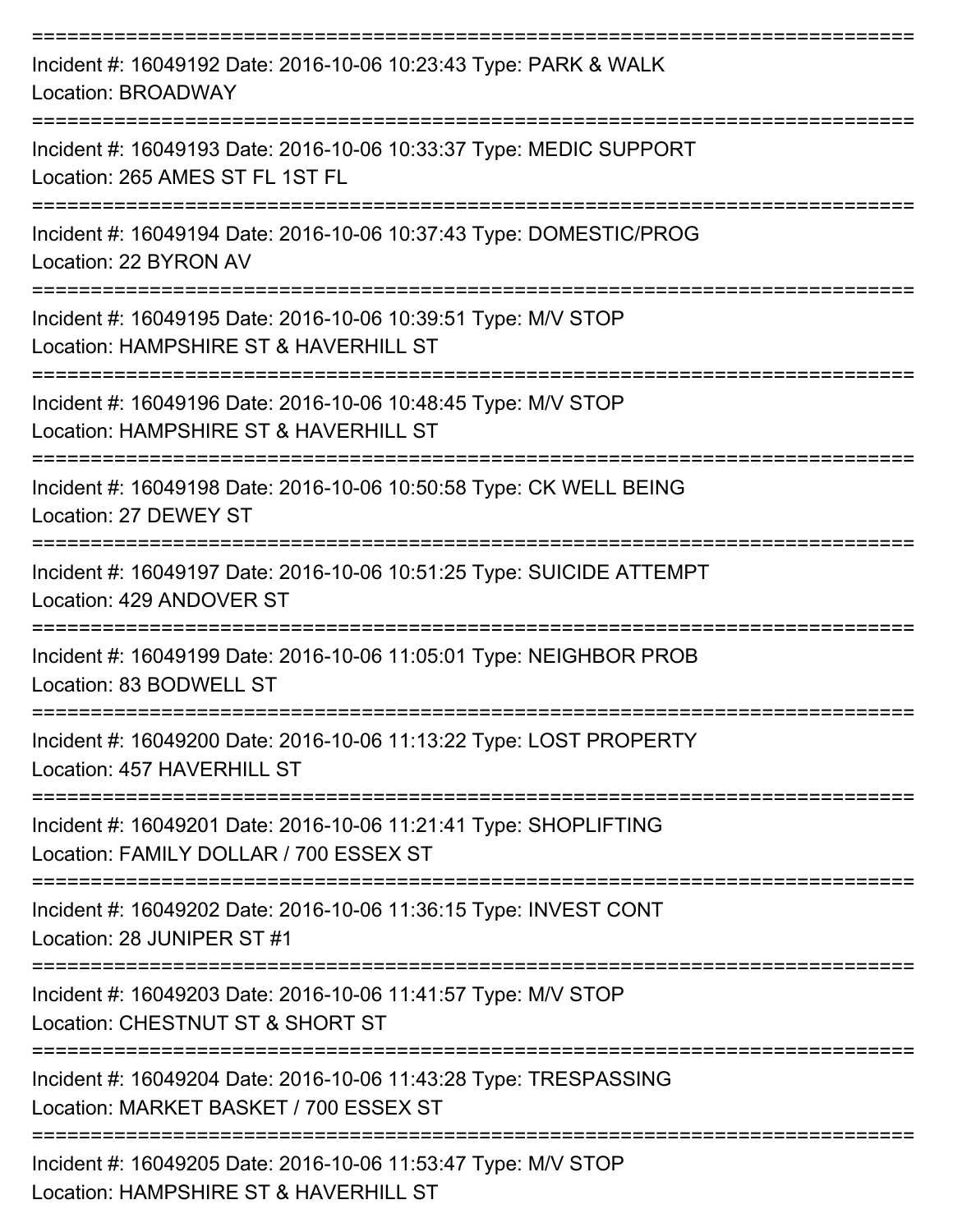| Incident #: 16049206 Date: 2016-10-06 11:58:59 Type: STOLEN PROP<br>Location: 55 FRANKLIN ST                                                                  |
|---------------------------------------------------------------------------------------------------------------------------------------------------------------|
| =====================================<br>Incident #: 16049208 Date: 2016-10-06 12:18:44 Type: MV/BLOCKING<br>Location: 42 TOWER HILL ST<br>------------------ |
| Incident #: 16049207 Date: 2016-10-06 12:18:46 Type: PARK & WALK<br>Location: BROADWAY                                                                        |
| Incident #: 16049209 Date: 2016-10-06 12:19:10 Type: SUICIDE ATTEMPT<br>Location: 1103 ESSEX ST                                                               |
| Incident #: 16049210 Date: 2016-10-06 12:27:15 Type: NOTIFICATION<br>Location: 45 BELLEVUE ST FL 3RD                                                          |
| Incident #: 16049211 Date: 2016-10-06 12:46:59 Type: DOMESTIC/PAST<br>Location: 7 GRACE TER                                                                   |
| --------------------------<br>Incident #: 16049212 Date: 2016-10-06 13:00:10 Type: ANIMAL COMPL<br>Location: YULE MEDICAL / 37 CEDAR ST                       |
| Incident #: 16049214 Date: 2016-10-06 13:07:23 Type: B&E/PAST<br>Location: 32 HALL ST                                                                         |
| Incident #: 16049213 Date: 2016-10-06 13:08:42 Type: PARK & WALK<br>Location: BROADWAY & BRADFORD                                                             |
| Incident #: 16049215 Date: 2016-10-06 13:15:58 Type: AUTO ACC/UNK PI<br><b>Location: 7 TRENTON ST</b>                                                         |
| Incident #: 16049216 Date: 2016-10-06 13:20:18 Type: MISSING PERS<br>Location: 9 E HAVERHILL ST FL 1ST                                                        |
| Incident #: 16049219 Date: 2016-10-06 13:50:41 Type: IDENTITY THEFT<br>Location: 117 HAVERHILL ST                                                             |
| Incident #: 16049217 Date: 2016-10-06 13:50:49 Type: M/V STOP<br>Location: AMESBURY ST & COMMON ST                                                            |
| Incident #: 16049218 Date: 2016-10-06 13:51:18 Type: M/V STOP<br>Location: MT AUBURN ST & S BOWDOIN ST                                                        |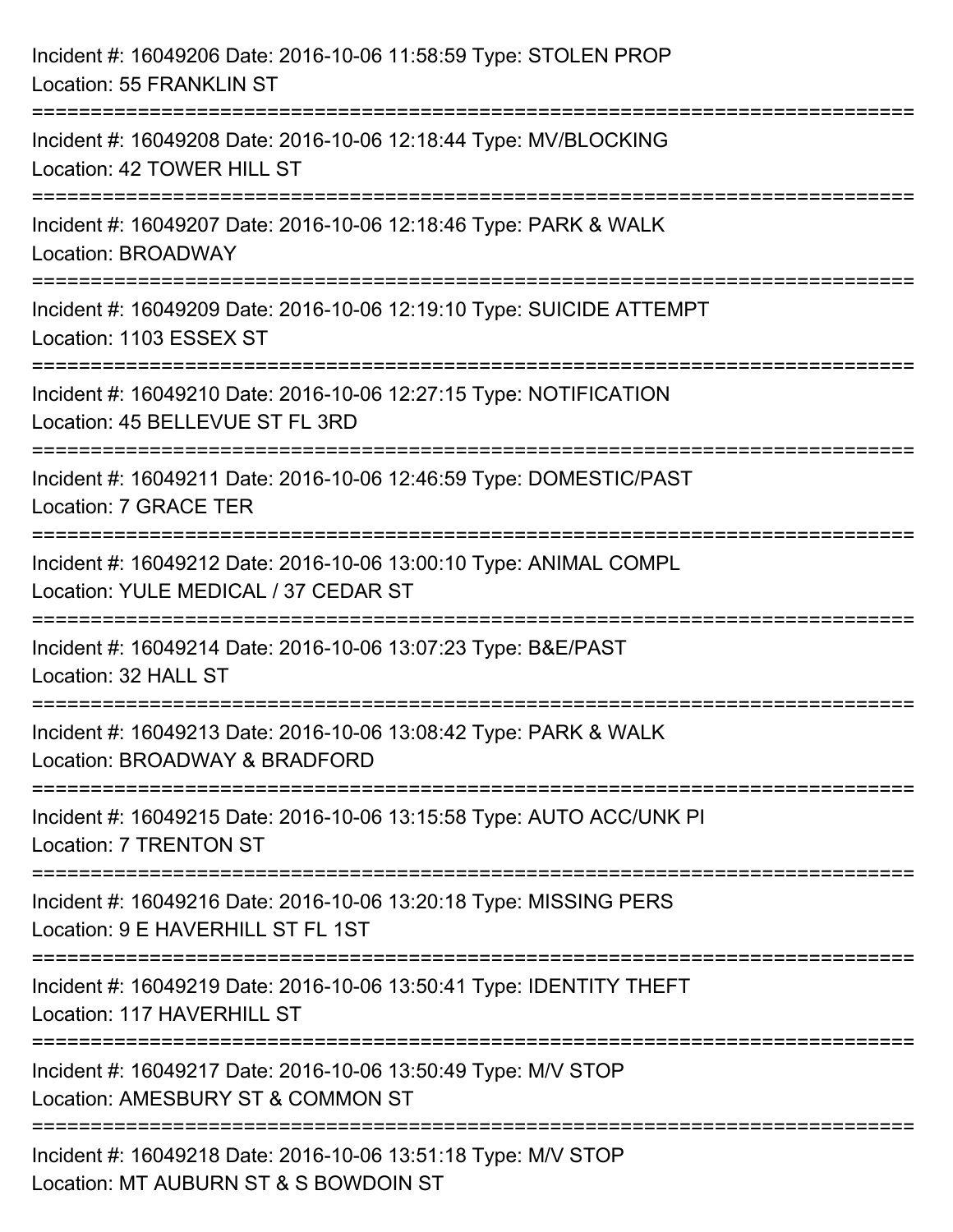| Incident #: 16049220 Date: 2016-10-06 14:09:05 Type: M/V STOP<br>Location: HAVERHILL ST & WEST ST                       |
|-------------------------------------------------------------------------------------------------------------------------|
| Incident #: 16049221 Date: 2016-10-06 14:10:55 Type: M/V STOP<br>Location: BRADFORD ST & BROADWAY                       |
| Incident #: 16049222 Date: 2016-10-06 14:11:01 Type: SUS PERS/MV<br>Location: 113 OLIVE AV                              |
| Incident #: 16049223 Date: 2016-10-06 14:15:50 Type: MAN DOWN<br>Location: MERRIMACK ST & S UNION ST                    |
| Incident #: 16049224 Date: 2016-10-06 14:18:21 Type: SUS PERS/MV<br>Location: 2 APPLETON ST                             |
| Incident #: 16049225 Date: 2016-10-06 14:23:37 Type: SUS PERS/MV<br>Location: DEMOULAS MARKET / 700 ESSEX ST            |
| Incident #: 16049226 Date: 2016-10-06 14:24:41 Type: ALARM/BURG<br>Location: MONTANA RESD / 201 BAILEY ST #APT1         |
| Incident #: 16049227 Date: 2016-10-06 14:33:18 Type: AUTO ACC/NO PI<br>Location: 280 MERRIMACK ST                       |
| Incident #: 16049228 Date: 2016-10-06 14:45:32 Type: AUTO ACC/PED<br>Location: BROADWAY & FLORENCE ST                   |
| Incident #: 16049229 Date: 2016-10-06 14:55:19 Type: M/V STOP<br>Location: BROADWAY & TREMONT ST<br>------------------- |
| Incident #: 16049230 Date: 2016-10-06 15:00:21 Type: M/V STOP<br>Location: 600 S UNION ST                               |
| Incident #: 16049231 Date: 2016-10-06 15:07:54 Type: M/V STOP<br>Location: 26 MT VERNON ST                              |
| Incident #: 16049232 Date: 2016-10-06 15:10:44 Type: AUTO ACC/NO PI<br>Location: PARK ST & SPRUCE ST                    |
| Incident #: 16049233 Date: 2016-10-06 15:14:36 Type: ALARM/BURG<br>Location: TAVERAS RESD / 262 S UNION ST #APT 1       |

===========================================================================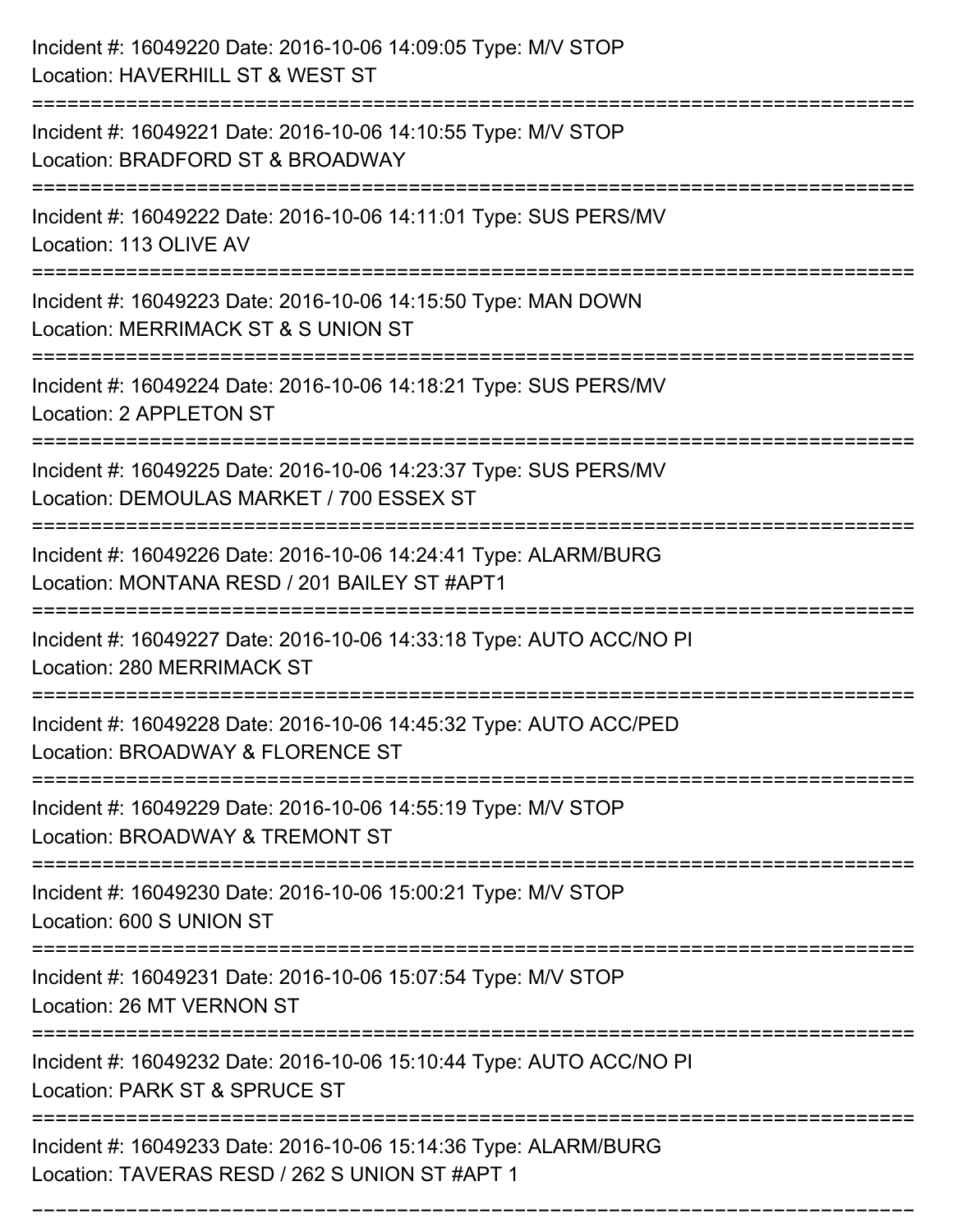| Incident #: 16049234 Date: 2016-10-06 15:18:20 Type: M/V STOP<br>Location: BRADFORD ST & BROADWAY                                  |
|------------------------------------------------------------------------------------------------------------------------------------|
| =====================<br>Incident #: 16049235 Date: 2016-10-06 15:25:22 Type: NOISE ORD<br>Location: 213 WATER ST                  |
| Incident #: 16049237 Date: 2016-10-06 15:26:06 Type: SUS PERS/MV<br>Location: SEVEN ELEVEN / 370 BROADWAY<br>===================== |
| Incident #: 16049236 Date: 2016-10-06 15:26:10 Type: M/V STOP<br>Location: 200 BRUCE ST                                            |
| Incident #: 16049238 Date: 2016-10-06 15:54:42 Type: 209A/SERVE<br>Location: 12 BAILEY ST<br>==============================        |
| Incident #: 16049239 Date: 2016-10-06 16:00:11 Type: COURT DOC SERVE<br><b>Location: 2 KINGSTON ST</b>                             |
| Incident #: 16049240 Date: 2016-10-06 16:03:50 Type: DOMESTIC/PROG<br>Location: 68 ARLINGTON ST                                    |
| Incident #: 16049241 Date: 2016-10-06 16:22:12 Type: GUN CALL<br><b>Location: HAMPSHIRE ST</b>                                     |
| Incident #: 16049242 Date: 2016-10-06 16:31:39 Type: B&E/PAST<br>Location: BROADWAY                                                |
| Incident #: 16049243 Date: 2016-10-06 16:38:56 Type: ALARM/BANK<br>Location: ENTERPRISE BANK / 290 MERRIMACK ST                    |
| Incident #: 16049244 Date: 2016-10-06 16:56:22 Type: ALARM/BURG<br>Location: MONTEMOR RESD / 201 BAILEY ST #APT1                   |
| Incident #: 16049245 Date: 2016-10-06 17:07:05 Type: AUTO ACC/UNK PI<br>Location: DURHAM ST & S BROADWAY                           |
| Incident #: 16049246 Date: 2016-10-06 17:42:10 Type: M/V STOP<br>Location: 36 OSGOOD ST                                            |
| Incident #: 16049247 Date: 2016-10-06 17:42:37 Type: LARCENY/PAST<br>Location: 189 NEWBURY ST                                      |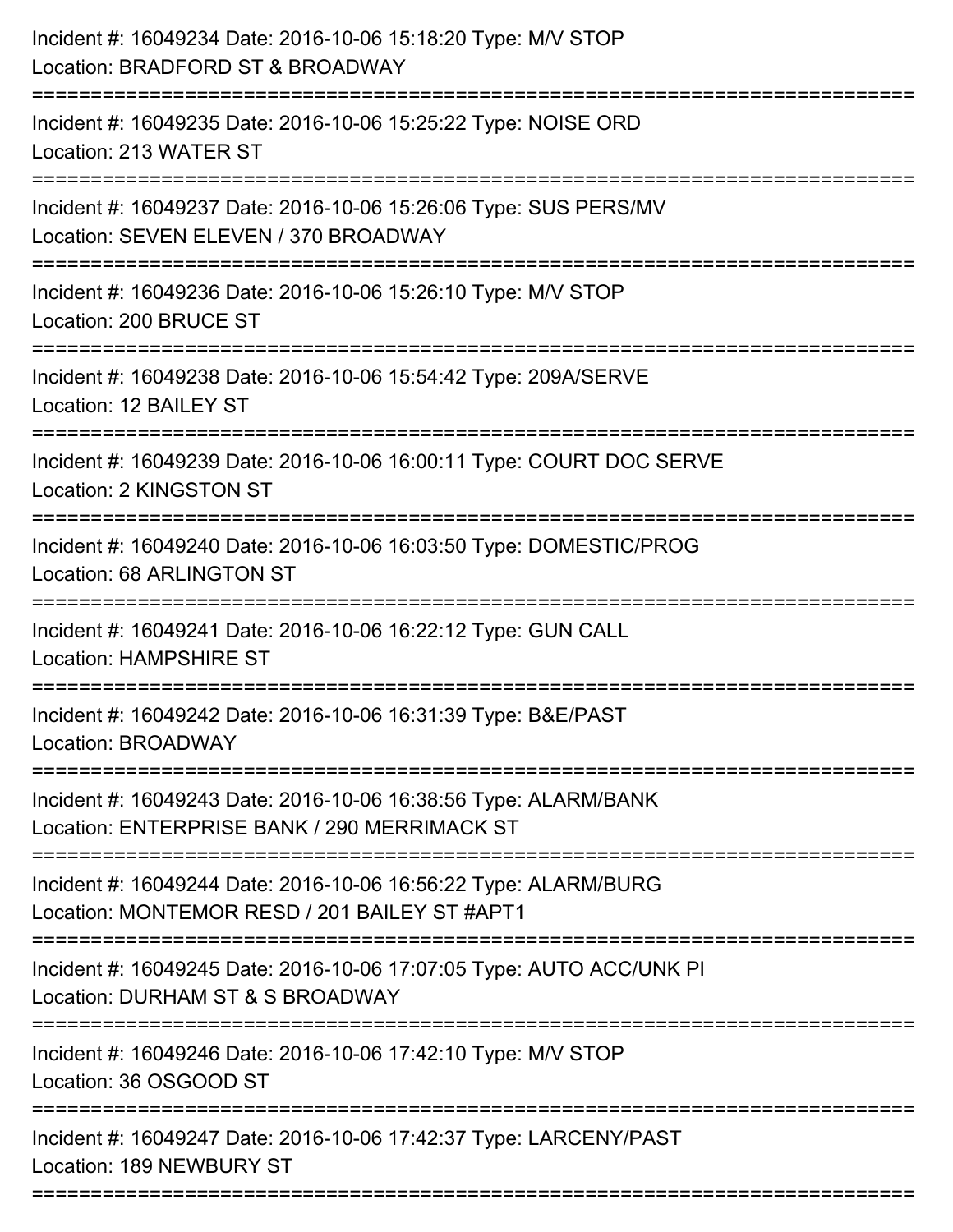Location: 39 JEFFERSON ST

| Incident #: 16049249 Date: 2016-10-06 17:44:00 Type: M/V STOP<br>Location: OSGOOD ST & SALEM ST                   |
|-------------------------------------------------------------------------------------------------------------------|
| Incident #: 16049250 Date: 2016-10-06 17:48:55 Type: AUTO ACC/NO PI<br>Location: OLIVER SCHOOL / 183 HAVERHILL ST |
| Incident #: 16049251 Date: 2016-10-06 17:50:07 Type: EXTRA SURVEIL<br>Location: 5 CROSS ST                        |
| Incident #: 16049252 Date: 2016-10-06 17:55:34 Type: UNWANTEDGUEST<br>Location: 21-23 OHIO AV #1 FL 1             |
| Incident #: 16049253 Date: 2016-10-06 18:10:24 Type: M/V STOP<br>Location: 38 SUMMER ST                           |
| Incident #: 16049254 Date: 2016-10-06 18:16:51 Type: B&E/MV/PAST<br>Location: 141 WILLOW ST                       |
| Incident #: 16049255 Date: 2016-10-06 18:28:45 Type: WOMAN DOWN<br>Location: LOWELL ST & OXFORD ST                |
| Incident #: 16049256 Date: 2016-10-06 18:30:04 Type: NOISE ORD<br>Location: 30 CEDAR ST                           |
| Incident #: 16049257 Date: 2016-10-06 18:38:05 Type: NOISE ORD<br>Location: 123 BROOKFIELD ST #2 FL 2             |
| Incident #: 16049258 Date: 2016-10-06 18:39:39 Type: VIO CITY ORD<br>Location: 8 E HAVERHILL ST                   |
| Incident #: 16049259 Date: 2016-10-06 19:20:12 Type: AUTO ACC/UNK PI<br>Location: FARNHAM ST & S UNION ST         |
| Incident #: 16049260 Date: 2016-10-06 19:22:40 Type: M/V STOP<br>Location: GARDEN ST & NEWBURY ST                 |
| Incident #: 16049261 Date: 2016-10-06 20:03:29 Type: NOISE ORD<br>Location: 115 NEWBURY ST                        |
|                                                                                                                   |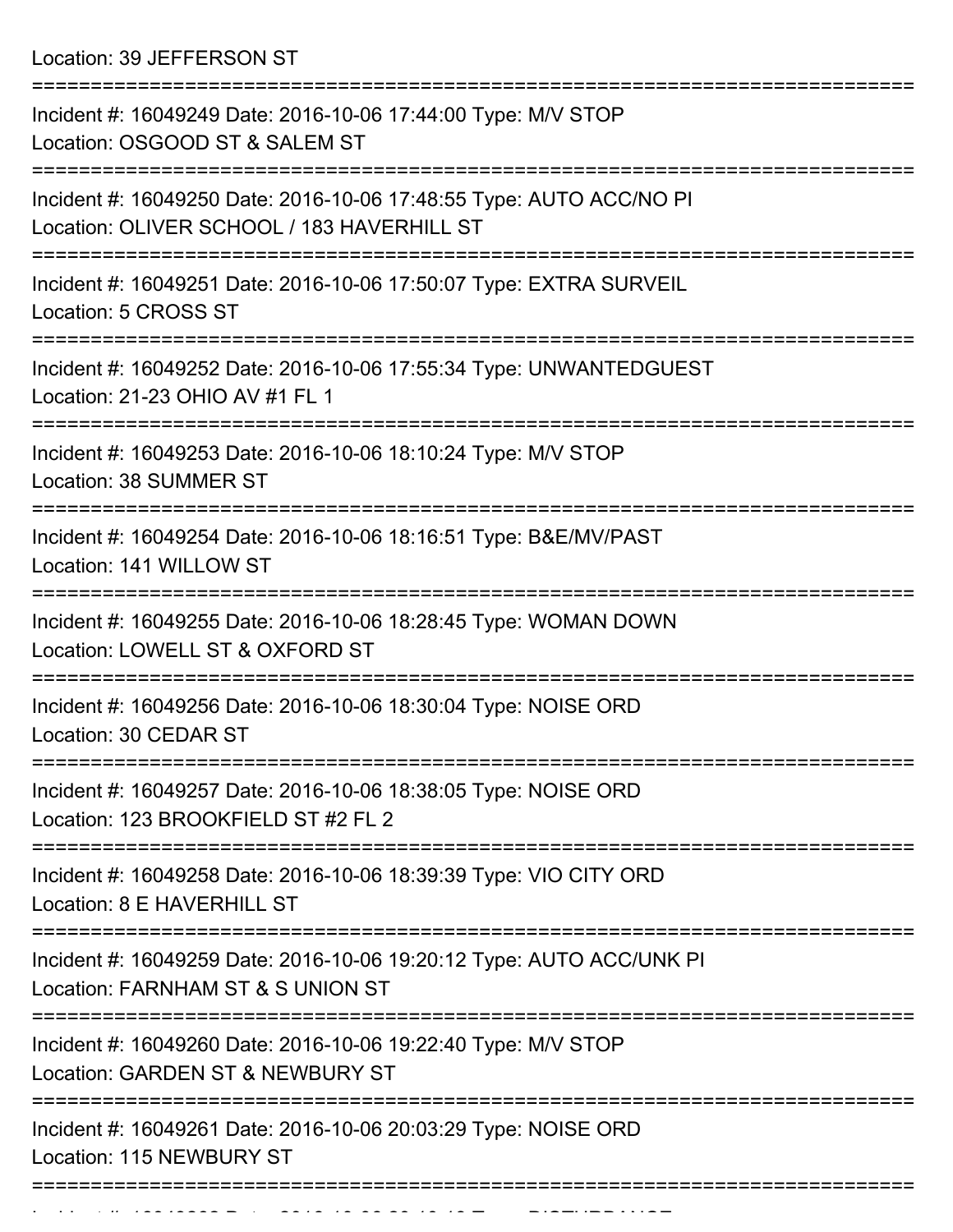Location: 19 DORCHESTER ST

| Incident #: 16049263 Date: 2016-10-06 20:20:31 Type: M/V STOP<br>Location: BROOK ST & NEWBURY ST                           |
|----------------------------------------------------------------------------------------------------------------------------|
| Incident #: 16049264 Date: 2016-10-06 20:26:20 Type: NOISE ORD<br>Location: 388 SALEM ST FL 3                              |
| Incident #: 16049265 Date: 2016-10-06 20:47:51 Type: AUTO ACC/UNK PI<br>Location: BRUCE ST & PARK ST                       |
| Incident #: 16049266 Date: 2016-10-06 20:48:58 Type: NOISE ORD<br>Location: 3 NEWTON ST                                    |
| Incident #: 16049267 Date: 2016-10-06 20:51:00 Type: INVEST CONT<br>Location: 188 PHILLIPS ST                              |
| Incident #: 16049268 Date: 2016-10-06 20:56:20 Type: NOISE ORD<br>Location: HAFFNER'S GAS STATION / 69 PARKER ST           |
| Incident #: 16049269 Date: 2016-10-06 20:59:27 Type: B&E/MV/PROG<br>Location: BOXFORD ST & FOSTER ST                       |
| Incident #: 16049271 Date: 2016-10-06 21:18:37 Type: KEEP PEACE<br>Location: 180 S UNION ST FL 3                           |
| Incident #: 16049270 Date: 2016-10-06 21:18:37 Type: NOTIFICATION<br>Location: 79 CROSS ST                                 |
| Incident #: 16049272 Date: 2016-10-06 21:23:07 Type: DISTURBANCE<br>Location: 18A FALMOUTH ST                              |
| Incident #: 16049273 Date: 2016-10-06 21:34:11 Type: FIGHT<br>Location: CAMBRIDGE ST & GARFIELD ST                         |
| ------------------------------<br>Incident #: 16049274 Date: 2016-10-06 21:35:19 Type: FIGHT<br>Location: 19 DORCHESTER ST |
| Incident #: 16049275 Date: 2016-10-06 21:42:45 Type: NOISE ORD<br>Location: 3 NEWTON ST                                    |
|                                                                                                                            |